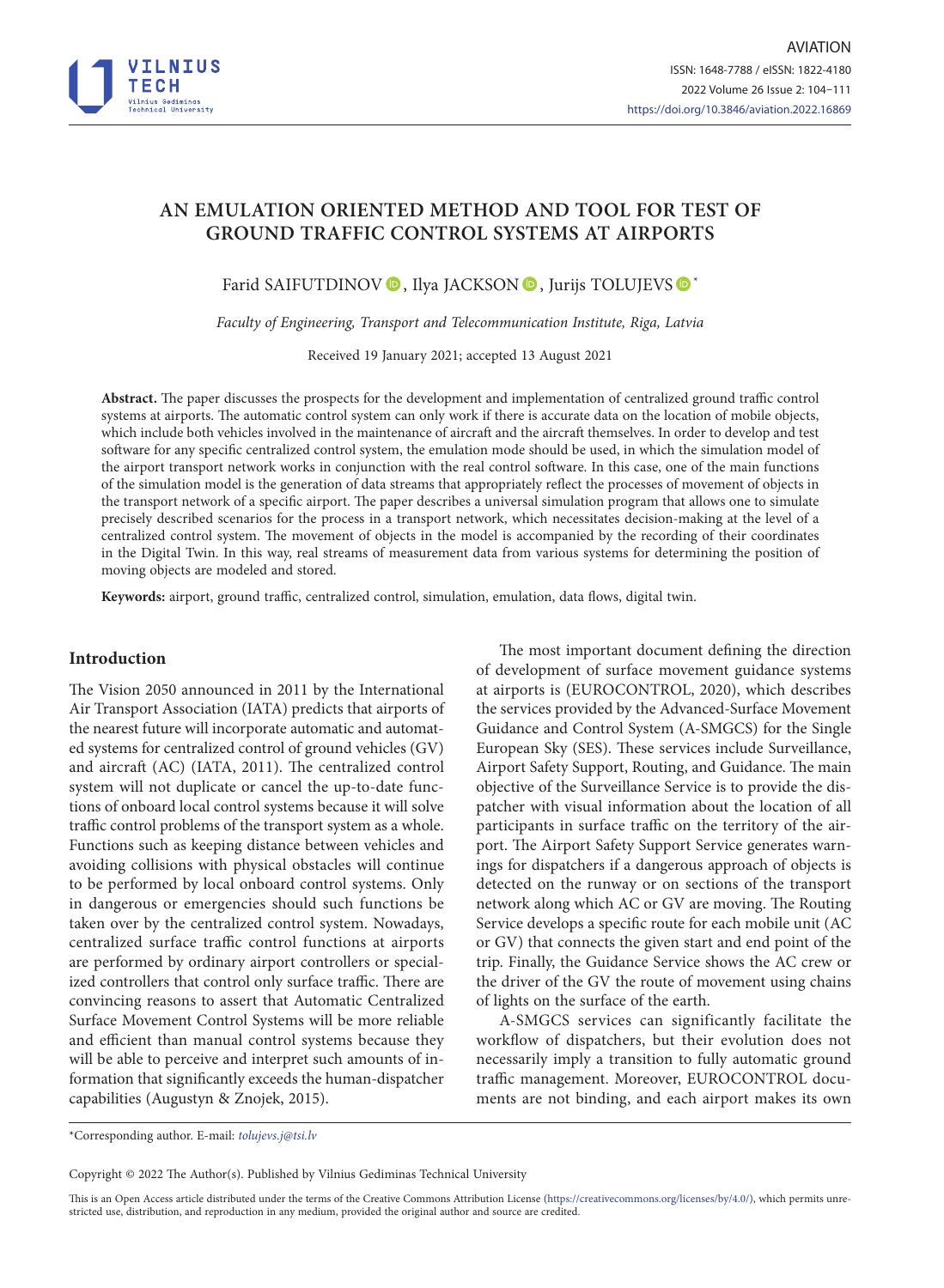decision regarding the timing and scope of the A-SMGCS application. It can be argued that the creation of automatic ground traffic control systems is one of the development goals for systems similar to A-SMGCS, and this goal will certainly be achieved someday, but due to the incredible complexity of the tasks arising on this path, no one is attempting to set a deadline to which these tasks can be solved.

These tasks can be conditionally divided into the areas of hardware and software, similar to how it is done in the domain of computer science. The main task in the field of hardware is to create "ideal" systems for determining the location of moving objects. The term "ideal" refers to the systems that a) in all weather conditions, b) for any number of controlled AC and GV, c) with an error not exceeding 1 meter, d) with sufficient frequency to control objects is capable of transferring the coordinates (x, y, z) of all moving objects to the computer of the centralized control system. There has been continuous progress in the field (Saifutdinov & Tolujevs, 2020a), and there is no doubt that "ideal" object positioning systems will be created one day. It is quite clear that only systems in which different methods and technologies of position determination are applied simultaneously will be able to fulfill all the requirements listed above. For airport services, the range of facilities extends from conventional surface movement radar (SMR) systems to Intelligent Cameras-based systems (Dimitropoulos et al., 2005) and associated Video Analytics techniques. New types of satellite and inertial navigation systems, as well as LiDAR devices, will be installed on board mobile objects (Lee et al., 2020). An important aspect of hardware development is also progressing in the field of the Unmanned Ground Vehicle (UGV) that in the foreseeable future will replace the Human Driven Vehicle (HDV), which performs the functions of GV at airports.

This work is related to the tasks that need to be solved within the domain of software. The main functions of the new generation of software become clear if, in the above description of the functions of the A-SMGCS, the human dispatcher is replaced by a dispatch computer program. Such a program can be considered "ideal" if it is capable of a) constant monitoring of the location and status of all participants in surface traffic, b) prediction of the possibility of the emergence of critical situations (dangerous approach of objects, etc.), c) identification of already existing critical situations, d) identification of traffic participants that may be affected by a critical situation and sends them specific control commands or re-routing data.

This paper does not concern the development of control programs themselves, but it proposes a tool for testing them, focused on the use of simulation models in emulation mode (Xcelgo, 2020). Since there is practically no information on the application of this method in the field of aviation, the first part of the work considers examples of testing programs for centralized control of transport processes in areas where there is already useful experience in solving such problems. The first group of examples relates to the field of Automated Guided Vehicles (AGVs) and the second to the use of the Floating Car Data (FCD) concept for road traffic control. Taking into account the experience of specialists from these areas, a rationale is given for the choice of a method for software implementation of its own product. In the second part of the work, a program developed by the authors for simulation modeling of transport processes is described, which is entirely focused on joint use with centralized ground movement control programs at airports.

# **1. Application of simulation models in emulation mode for debugging control software**

The concept of emulation is well known to specialists involved in developing and testing software designed for automatic control of technical systems. The essence of emulation is that the control object is replaced by a simulation model that interacts with real control programs (Xcelgo, 2020). The model includes a sensor part, from where signals are sent from various sensors corresponding to the devices of the actual system. Control programs process these signals and generate control commands that are perceived by the executive part of the model. The model responds adequately to control commands; that is, the same changes and events occur in it as should occur in a real system. Usually, the simulation model is processed on a separate computer that must be hardwired to the computer on which the control programs are installed.

Emulation can be used to test new control programs and adapt standard programs before connecting them to a new object. The main effect of the use of emulation is that the time for debugging and commissioning complex control programs is significantly reduced. Naturally, this effect is achieved provided that the processes in the simulation model proceed much faster than in the real system. A large economic effect is achieved, for example, in the case of using emulation when commissioning a management system for a large automated warehouse (Spieckermann et al., 2012). Without emulation, debugging programs can take several months, during which high costs arise due to the need to keep the warehouse equipment in working order constantly.

The work (Helleboogh et al., 2006) discusses the issues of testing software for controlling a group of Automated Guided Vehicles (AGV) in a large warehouse. Each AGV has onboard software that, for example, prevents the AGV from colliding with each other or with other obstacles. However, in the transport network, conflict situations can arise that can only be resolved by activating centralized control programs. The system has a central server that schedules the AGV movement, sends AGV commands, and constantly polls their status. The authors of the work report on using a warehouse simulation model for testing both onboard and central software, which together provide reliable AGV motion control.

A special kind of AGV is Automated Rail-Mounted Gantry Cranes (ARMG), which are often used in container terminals in seaports. Such cranes serve container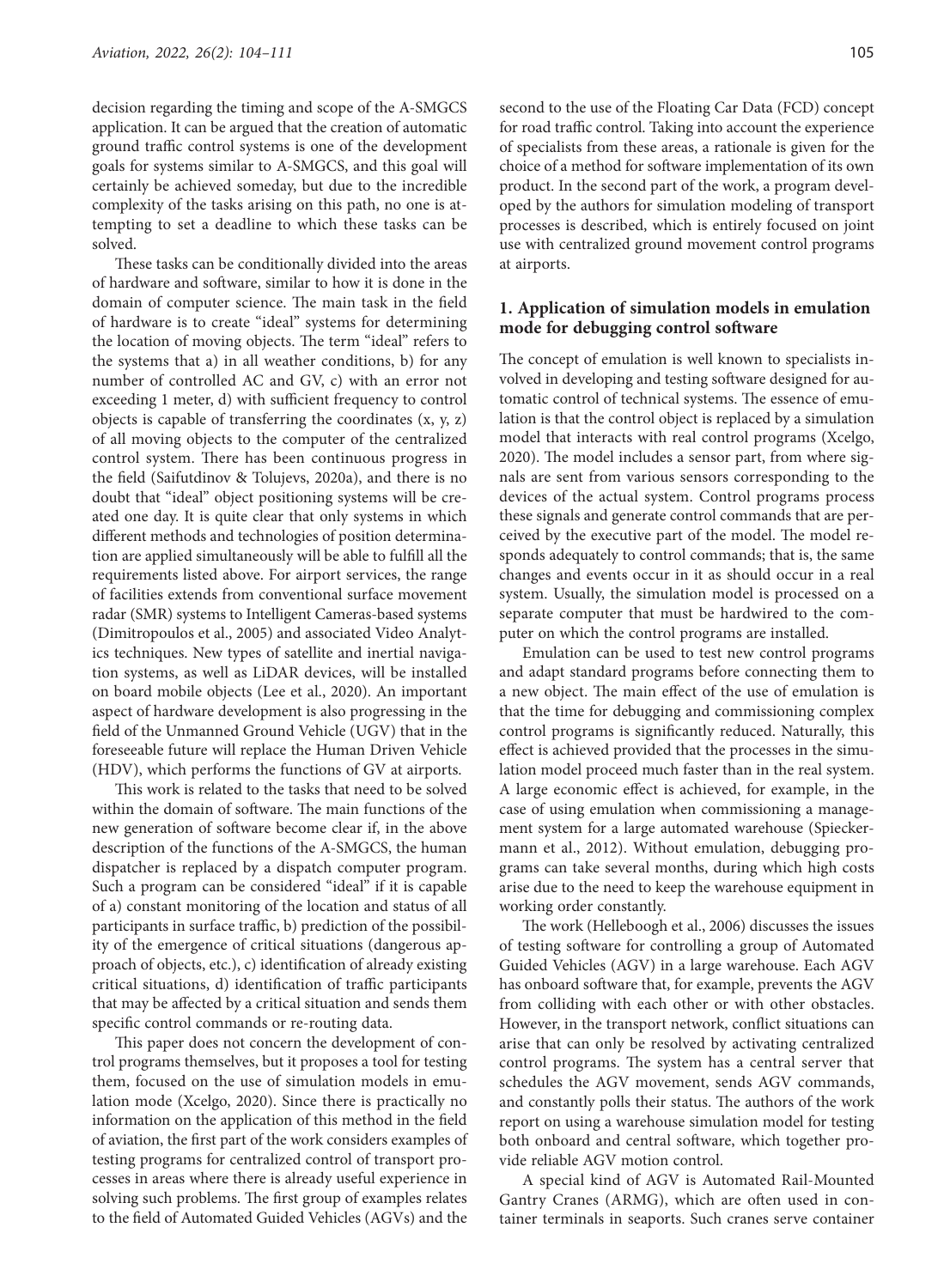storage areas and operate in automatic mode. In large ports, as a rule, several dozen ARMG-type cranes are used. Rintanen and Thomas (2021) report on the experience of using simulation and emulation when debugging ARMG crane control software in ports such as CTA and CTB in Hamburg, APM Terminal Virginia, Antwerp Gateway, London Gateway, Khalifa Container Terminal, and others. The simulation model was used as a substitute for a real crane. Emulation allows debugging the control software simultaneously with the production and installation of equipment and creates a new environment for controlling the quality of the software product.

Floating Car Data (FCD) is a method of collecting data on the current state of road traffic. The data comes from the so-called "connected vehicles" in the form of records, the main content of which is the time stamp and coordinates of the location of the vehicle. In Astarita et al. (2020), not only the experience of the practical application of a traffic management system based on the FCD method is reported, but also the process of developing and debugging the corresponding software, in which simulation and emulation were used, is described in detail. At all stages of this project, experiments were carried out on the basis of the TRITONE software platform, specially developed for the purposes of simulation and emulation. The choice of the software implementation method of the TRITONE system seems interesting, which will be discussed in more detail in the following section.

## **2. Justifying the choice of the process's simulation method at airports**

Making a choice among various tools for simulating transport processes at the airport, software products belonging to four classes were taken into consideration:

- 1) airport simulation software (e.g., TAAM, ArcPORT, SIMMOD and CAST);
- 2) road traffic simulation software (e.g., PTV Vissim or SUMO);
- 3) general-purpose simulation software (e.g., Any-Logic or Simio);
- 4) general-purpose programming languages (e.g., C #, C ++, Java, JavaScript, Python and Visual Basic).

Since the products of the last three classes are widespread and their properties are well known to many specialists, the features of the most famous and contemporary products in the field of airport simulation software are emphasized. All of them are focused on modeling processes in such areas of the airport as airspace, airside, landside, apron and terminal, but the following overview will highlight the properties of these packages associated with ground transport processes.

For example, the Total Airspace and Airport Modeler (TAAM) package defines the following position types for AC locations: Gates, Device Stations, Long Term Parking Positions, and Standoffs (Jeppesen, n.d.). In order to simulate AC movement, such path types as Taxiways, Runways, and Pushback Paths are used. The capabilities to model

GV are closely associated with aprons. The package developers call it a virtual laboratory, in which any operational environment can be simulated, and the results of simulation experiments can be analyzed.

The ArcPORT Airside module provides a platform for assessing processes at the aerodrome field as well as in its airspace (ArcPORT, n.d.). In particular, it is applied to study the effect of incoming and outgoing AC routes on taxiing time, control algorithms for taxiways and runways, and to estimate the airport's AC input and output capacity.

Simmod PRO package! (Atac, n.d.) allows effective simulation in interactive mode, when at certain times the model stops and waits for instructions from the user, which are the result of his decisions. Such instructions are used to control the processing steps of each individual AC, taking into account the specific conditions that develop in both the airspace and the aerodrome (Bertino et al., 2011).

It should be pointed out that the TAAM, ArcPORT, and SIMMOD packages discussed above are focused on the AC motion processes, while the GV motion processes are modeled almost automatically. There is a special CAST Vehicle Ground Handling module only in the CAST package, which makes it possible to set the GV movement control strategies. The choice of specific strategies is made by specifying special input parameters of the model (Airport Research Center, n.d.).

All the packages mentioned above allow displaying AC and GV traffic processes on the airport zone with a high degree of adequacy, including photorealistic 3D animation. These packages are developed in order to solve both tactical and strategic tasks. Tactical tasks include the training of air and ground traffic controllers. Strategic objectives include comparing alternative management strategies and even options for airport transport network plans by analyzing the most important process quality indicators, which are assessed using simulation.

The modeling problem considered in this paper belongs to the group of tactical tasks. Therefore, it is associated with the study of control processes by participants in ground movement in real-time operational mode. It is assumed that a surface movement dispatcher in the future can be replaced by a computer program that works with partial human participation or entirely automatically. Dispatchers make decisions mainly based on visual information, which he or she receives directly by observing the airfield from the control tower or on the screens of monitors that receive images from TV cameras (Kaidi, 2019) or regular SMR. The automatic dispatcher can work only using data streams on the location of mobile objects. In order to develop, train and validate such an automatic dispatcher, it is necessary to generate data flows that do not reflect abstract or random situations but particular situations that require the intervention of a centralized control system. The above simulation packages are poorly suited for modeling and recording such data flows since they are expensive commercial products with closed source code, and such a mode of applying models is not provided in them even at the conceptual level.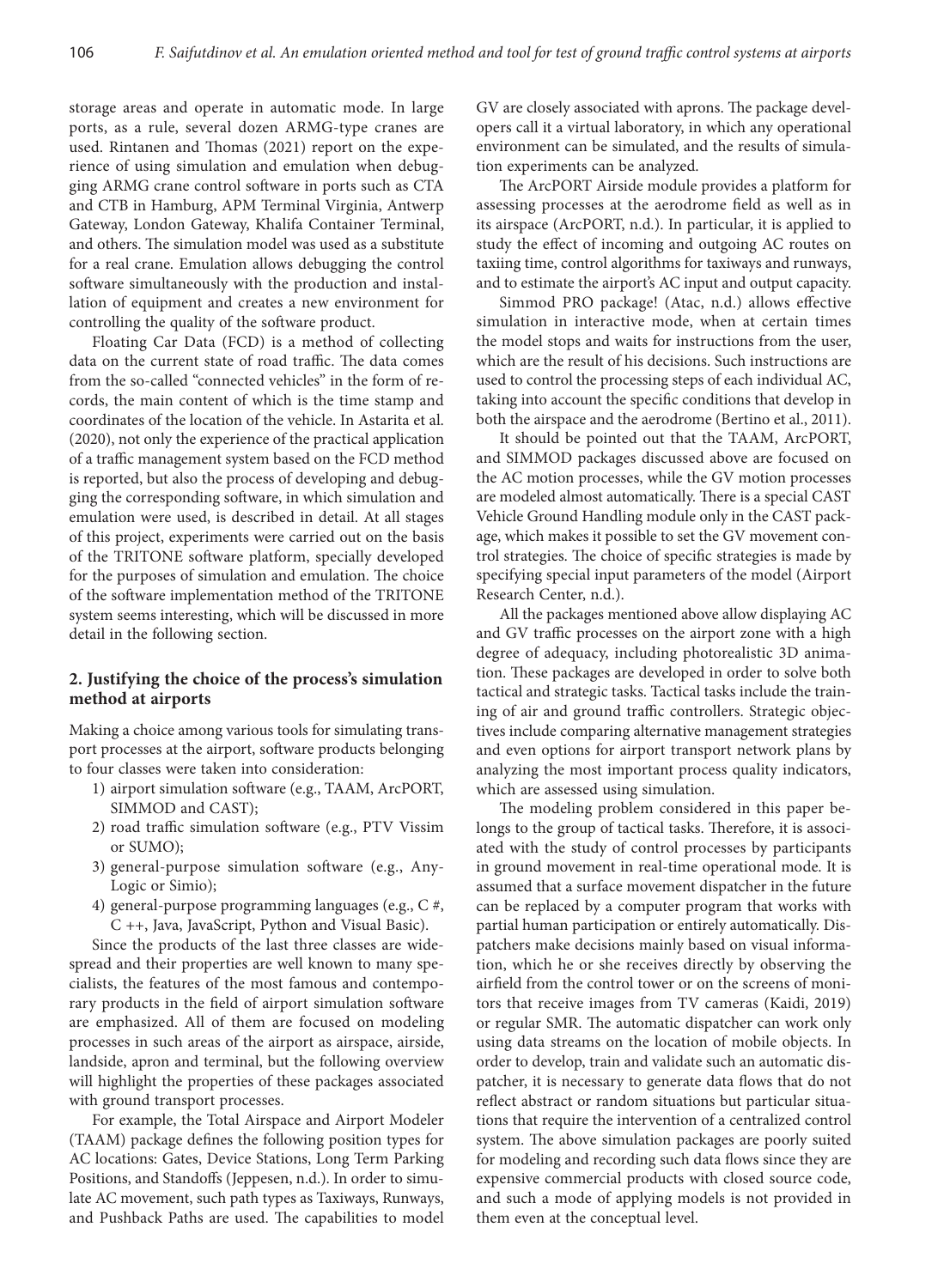The problem of choosing software for developing models operating in emulation mode was solved by the authors (Astarita et al., 2012), researchers at the University of Calabria. As a result of comparing the last three product classes noted above, it was decided to develop an independent TRITONE package using general-purpose programming languages. Although the competing opensource SUMO package has been available since 2001, solving research problems in traffic management at the micro level requires the development of a tool that provides even more opportunities for creating scripts that determine the behavior of each individual vehicle. In addition, the option was taken into account when the simulation and control programs must be executed on separate computers.

Since the modeling problem considered in this work involves the use of large amounts of data both at the input and at the output of the model, a decision was made that implements not only the concept of open source but also the concept of open data. A consequence of this decision was the development of a Ground Traffic Scenario Simulation (GTSS) program (Saifutdinov & Tolujevs, 2020b). The program is developed using the VBA programming language, and it supports development and processing of models in the MS Excel environment. The main advantage of such a solution is the ideal availability of all types of data: initial data, current state parameters of all model elements and simulation results. The user's interaction with the software is mainly based on the analysis of visual information, which is provided by the animation tools within the GTSS program (Figure 1).

#### **3. Modeling scenarios with GTSS**

Figure 1 illustrates the two main modes of applying the simulation model. In the "hand control mode" the user of the model manually describes the scenario of movement of a specific AC or GV. As a result of the implementation of this scenario, a planned critical situation arises in the model, which requires the intervention of centralized management. In the absence of a well-tried automatic traffic control program in the Applications block, the user of the model takes the role of the surface movement controller. He or she develops and introduces into the model a new scenario that describes the behavior of road users after the moment of making control decisions. In the "automatic control mode", the required initial scenario is also specified by the model user, but the scenario of the behavior of road users after a critical situation occurs is determined by the tested control program. This particular mode of application of the simulation model is emulation.

A stochastic approach to systems research is most commonly used in simulations (Law & Kelton, 2000). Models generate input flows of mobile objects using the specified probability distribution for the time intervals. The main numerical results of modeling are obtained by statistical processing of a large number of events and states and are presented in the form of interval estimates of mean values or in the form of histograms. Even if deterministic schedules are used to simulate the input flows, for example, the schedule of flights arriving at an airport, the model remains stochastic since many processes of servicing AC and passengers are modeled using random variables with given probability distributions. In this kind of modeling, the modeler sometimes uses the concept of a scenario to refer to the planned versions of the model inputs.

The more specific concept of a scenario is often used in traffic flow simulation using software packages such as PTV Vissim or SUMO. In this case, a scenario is usually understood as the entire set of data that describes the simulated traffic, including network data, additional traffic infrastructure (e.g., traffic lights), and traffic demand (Lopez et al., 2018). The traffic demand in vehicle flow models usually involves the stochastic component, but sometimes deterministic models are also used, for example, to assign traffic lanes for individual vehicles (Chen et al., 2020).

GTSS considers scenarios as accurate descriptions of the routes and maximal speeds of all vehicles, including AC and GV, within a certain period of time. Usually, this time does not exceed  $10-15$  minutes, as it is sufficient to form a critical situation in which the intervention of the



Figure 1. Fragment of the model built using GTSS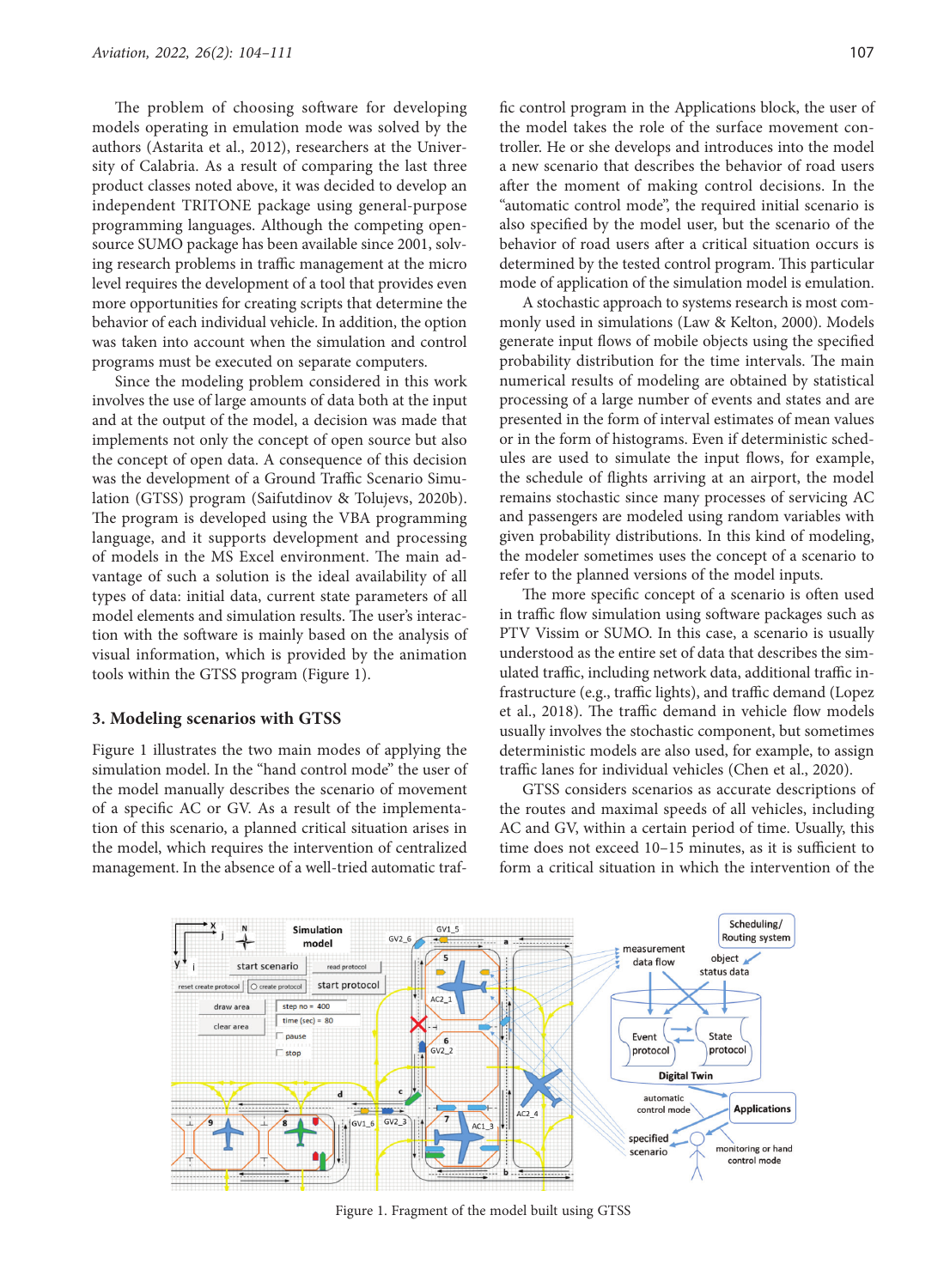central control system is necessary. In a similar form, one can describe a scenario that shows a way to get out of a critical situation as a result of a decision made by the model user or the tested control program included to Applications (Figure 1).

The vehicle routes are described based on the division of the transport network into sections. Figure 2 shows two fragments of the transport network, which can also be seen in the airside plan view in Figure 1. 1–2 Figures show parking stands for ACs numbered 5, 6, and 7, as well as three intersections in the network for GV traffic, indicated by letters *a*, *b* and *c*. The blue arrows show the paths of the GV, and the thicker green arrows the paths of the AC. When developing a model for a specific airport, the sections of the transport network are set manually by marking the cells of the grid space on an MS Excel worksheet, which depicts the airside zone of the airport at the appropriate scale. The model retains the ability to set or read each object's coordinates (x, y) in meters in free 2D space.

In order to set the routing parameters, the user fills in the tables "Static positions" and "Dynamic routes" (Figure 3). In the "Static positions" table, the user describes stationary objects that should appear at certain points in

the airport zone. The objects' names of type AC1\_1 or GV3\_1 correspond to specific AC or GV, which are predefined in the form of graphical Excel objects of type Shape in the model created using GTSS. In the GTSS program, one can define any number of classes of moving objects and any number of objects of each class. The "positioning time" column specifies the moment in time when the object should appear in the model. The "row number" and "column number" columns define the position of the object's reference point in the center of the corresponding cell (i, j) on the Excel sheet, and the "direction ID" column sets one of eight options for the object's orientation along the horizon (N, NE, E, SE, S, SW, W, and NW). The position of the object can also be specified using coordinates  $(x, y)$ . If the user has not specified these coordinates, then they are calculated automatically when the program is called. An object added to the "Static positions" table can remain in its initial position for as long as desired. The user can start modeling the motion of this object in free 2D space by specifying new coordinates (x, y) for it in the same "Static positions" table or by incorporating it into the "Dynamic routes" table. Naturally, in the "positioning time" column, the new time value must not be less than the previous one.



Figure 2. Topology and designation of sections of the transport network

| <b>Static</b><br>positions |                  |          |          |        |        |                       |           |
|----------------------------|------------------|----------|----------|--------|--------|-----------------------|-----------|
|                            |                  |          |          |        | x      |                       |           |
| positioning                | object           | object   | row      | column |        | coordinate coordinate | direction |
| time                       | name             | color    | number   | number | (m)    | (m)                   | ID        |
| 0                          | AC1 1            | standard | 31       | 146    | 695.14 | 310.09                | W         |
| 0                          | AC4 1            | blue     | 72       | 158    | 751,72 | 114.62                | E         |
| $\Omega$                   | GV3 <sub>1</sub> | blue     | 25       | 157    |        |                       | W         |
| U                          | $G1$ 1           | standard | $\Delta$ | 149    |        |                       |           |

| <b>Dynamic</b><br>routes |                  |            |       |          |              |             |             |             |           |           |           |           |           |       |                           |
|--------------------------|------------------|------------|-------|----------|--------------|-------------|-------------|-------------|-----------|-----------|-----------|-----------|-----------|-------|---------------------------|
|                          |                  |            |       | number   |              |             |             |             |           |           |           |           |           |       |                           |
| positioning              | object           | object     | speed | of       | section 1    | section 2   | section 3   | section 4   | section 5 | section 6 | section 7 | section 8 | section 9 |       | section $10$ section $11$ |
| time                     | name             | color      | (m/s) | sections |              |             |             |             |           |           |           |           |           |       |                           |
| 10                       | AC2 <sub>1</sub> | standard   | 13    | 14       | AC153        | AC191       | AC195       | AC197       | AC198     | AC189     | AC188     | AC170     | AC171     | AC191 | AC193                     |
|                          |                  |            |       |          | 10           | 8           | 6           | 4&240       |           |           |           |           |           |       |                           |
| 15                       | GV2 2 green      |            | 6     | 22       | <b>GV12</b>  | <b>GV15</b> | GV106       | GV108       | GV117     | GV119     | GV120     | GV121     | GV133     | GV134 | GV135                     |
|                          |                  |            |       |          |              | 4           |             | 5           |           |           | 4&26      | 3         |           |       | 5                         |
| 17                       | GV2 3            | light blue | 6     | 24       | GV26         | <b>GV28</b> | <b>GV29</b> | GV32        | GV106     | GV108     | GV117     | GV119     | GV120     | GV121 | GV133                     |
|                          |                  |            |       |          |              | 4           | 5           | 4           |           |           | 5         | 4&27      |           |       |                           |
| 21                       | GV1 1            | light blue | 6     | 22       | <b>GV147</b> | GV11        | <b>GV12</b> | <b>GV15</b> | GV106     | GV107     | GV110     | GV138     | GV116     | GV134 | GV135                     |
|                          |                  |            |       |          |              |             |             | 4           |           |           | 4&72      |           |           |       |                           |

Figure 3. Screenshot of the "Static positions" and "Dynamic routes" tables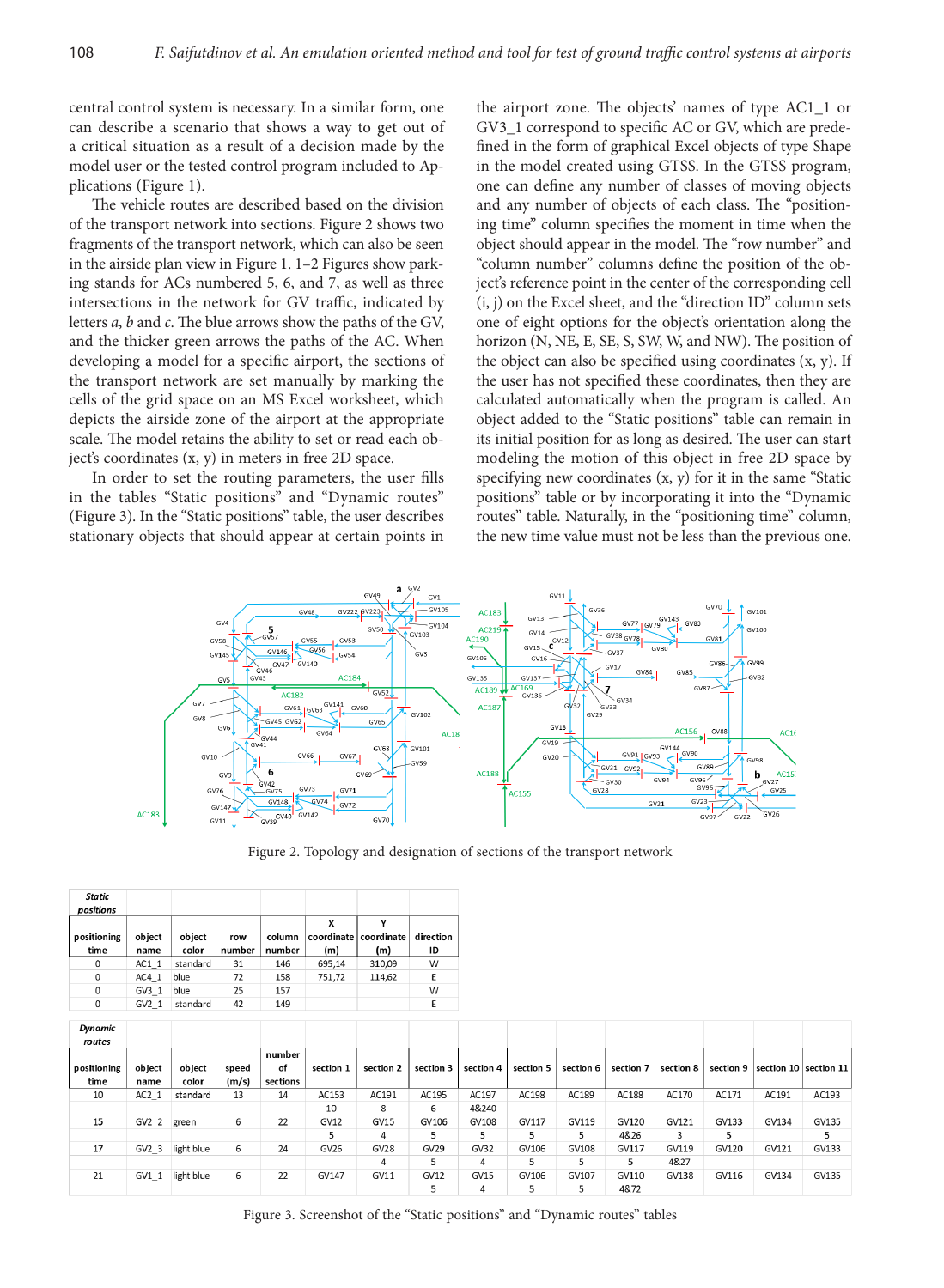In the "Dynamic routes" table, the user describes the trajectory of each object as a sequence of sections of the transport network. The column "number of sections" indicates the number of sections that the object must pass within the scenario. This number of sections in the model is not limited. The record type  $\frac{AC153}{10}$  means that the maximum speed of an object on section AC153 is 10 m/s. The record type  $\frac{GV120}{4\&26}$  means that the maximum object speed on the GV120 section is 4 m/s and at the last point of the section the object should be delayed for 26 seconds. If the speed of the object is not specified in the cell of the section, then its maximum speed is determined by the value in the column "speed (m/s)". The maximum speed is always referred to, since the actual speed can be reduced due to the inability to overtake the object in front.

# **4. Recording and transforming event and state protocols**

Modeling and recording data flows on the location of moving objects is a technical task of GTSS, while the intellectual task is to simulate critical situations in which a dispatcher generates and checks his operational decisions. The experience of making such decisions in the future should be used to train the automatic centralized control system of transport processes at the airport.

The main steps performed by a dispatcher in modeling specific decision-making situations are as follows:

- 1. Dispatcher selects one of the typical critical situations that may arise in an airport ground transport system. Such a situation can be attributed to the class of explicit or recognizable situations. The situation is explicit, if the message about it comes to the dispatcher from some of the airport services. An example of such a situation is the appearance of an obstacle on one of the sections of the transport network or the appearance of a priority vehicle, which must reach the destination of the route as soon as possible. Recognizable situations include situations that the dispatcher determines for himself or herself by observing the processes in the ground transport system. An example of a recognizable situation can be a congestion of vehicles as a result of a traffic jam, congestion, dangerous proximity of objects to each other or to other physical obstacles, or dangerous excess of the speed limit.
- 2. Dispatcher designs a scenario for the occurrence of the critical situation, describing the behavior of all its participants using the "Static positions" and "Dynamic routes" tables. Typically, this step is implemented with several iterations until the dispatcher is satisfied with the animation being observed. The dispatcher fixes the moment in time, which he or she will consider the decision-making moment.
- 3. Dispatcher designs a scenario of the behavior of all in critical situation participants after the decision-

making moment. In order to accomplish this, in the "Static positions" and "Dynamic routes" tables, he or she changes or adds rows, observing the condition that the time in the "positioning time" column necessarily follows the moment of making a decision or coincides with it. This also leads to the desired state through several iterations.

4. Dispatcher activates the "create protocol" option on the Excel worksheet with the model image (Figure 1) and with the "start scenario" key he or she starts the simulation process in which both scenarios described above are reproduced. The program will save a data flow regarding the location of objects in the form of the State Protocol in a text file, the name of which must be specified by the user.

Figure 4 shows the State Protocol format and a fragment of a real file containing data about two objects of type GV and two objects of type AC for time points 10.2 and 10.4 respectively. The name of the transport network section or the coordinates of an Excel cell for objects that are not in motion are shown as "location". Time in the State Protocol is discrete, since the model uses the "delta T" time counting method with a numerical step value of 0.2 seconds. As will be shown below, as a result of recording a real data stream with coordinates (x, y), a so-called Event Protocol is produced, in which messages from individual objects arrive at arbitrary times. By extrapolating the measurement data, the Event Protocol will need to be transformed into the State Protocol format with discrete time, since automatic algorithms for analyzing the current situation can simultaneously take into account the states of all objects only at certain points in time.

In a real system, the flow of primary data on the location of moving objects can come in both synchronous and asynchronous modes. Synchronous mode is observed if information comes from the SMR, since the coordinates of the objects are tied to a specific point in time corresponding to the last cycle of the radar operation. Messages from onboard positioning systems, on the other hand, can arrive at any random moments in time, which corresponds to the asynchronous mode. It is assumed that both message flows are superimposed on each other. Namely, received in asynchronous mode and recorded as Event Protocols. The program for processing and interpreting measurement



Figure 4. Fragment of a State Protocol file demonstrates the recording format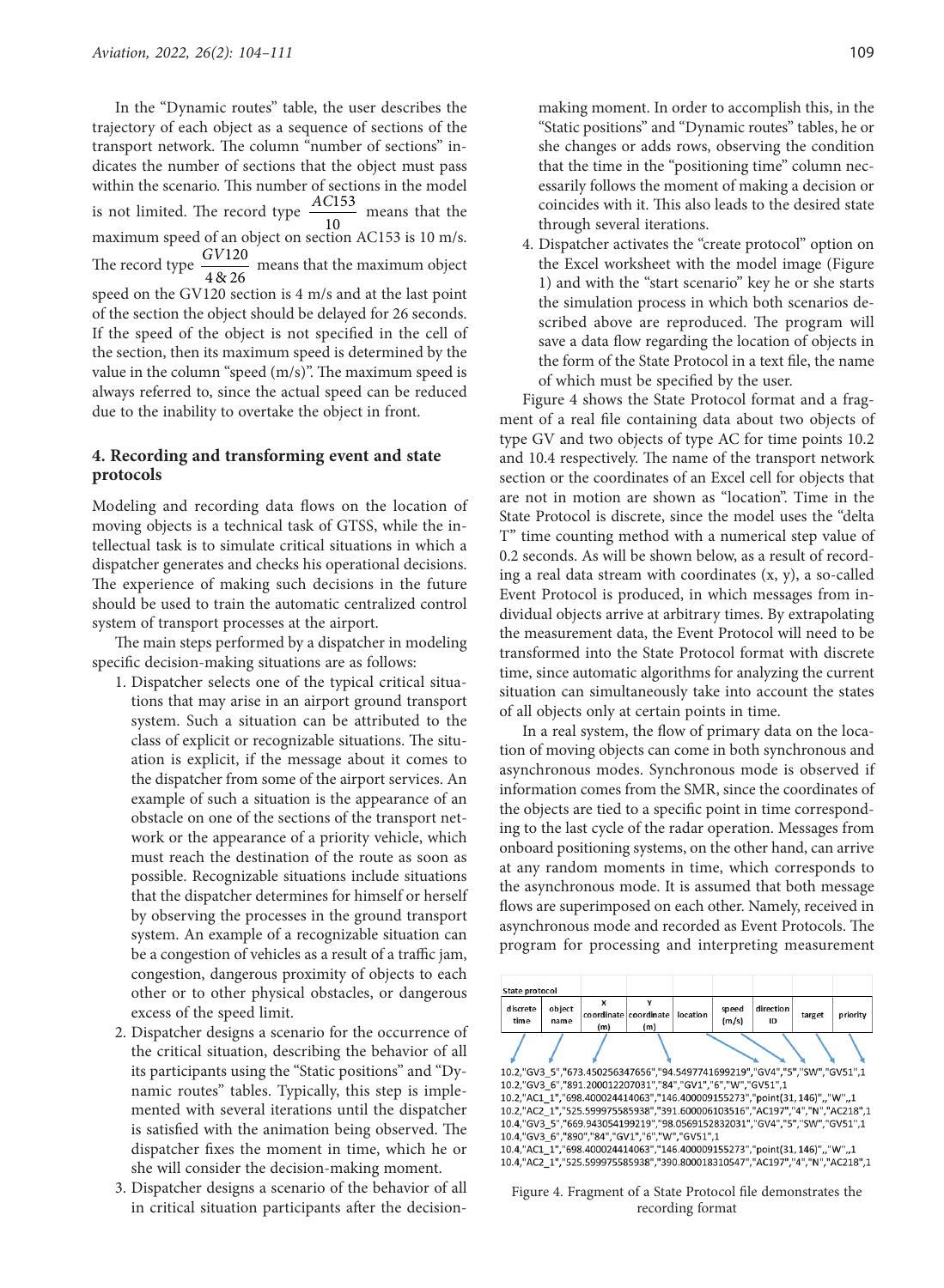| <b>Event protocol</b>         |                             |                                  |                     |          |                |              |        |                          |
|-------------------------------|-----------------------------|----------------------------------|---------------------|----------|----------------|--------------|--------|--------------------------|
| real-time<br>stamp            | object name                 | X-coordinate<br>(m)              | Y-coordinate<br>(m) |          |                |              |        |                          |
| 10:45:11.82                   | GV2 <sub>2</sub>            | 573.60                           | 315.12              |          |                |              |        |                          |
| 10:45:11.83                   | $AC2_1$                     | 525,60                           | 376,68              |          |                |              |        |                          |
| 10:45:11.85                   | GV2 <sub>3</sub>            | 679.95                           | 377,55              |          |                |              |        |                          |
| 10:45:12.00                   | GV2 2                       | 573.60                           | 318.54              |          |                |              |        |                          |
| 10:45:12.03                   | AC2 <sub>1</sub>            | 525,60                           | 375,46              |          |                |              |        |                          |
| 10:45:12.04                   | GV2 <sub>3</sub>            | 679,46                           | 376,30              |          |                |              |        |                          |
| 10:45:12.23                   | $GV2_3$                     | 679,20                           | 372,85              |          |                |              |        |                          |
| 10:45:12.24                   | AC2 <sub>1</sub>            | 525,60                           | 372,24              |          |                |              |        |                          |
| 10:45:12.25                   | GV2 2                       | 573.60                           | 320,49              |          |                |              |        |                          |
|                               |                             |                                  |                     |          |                |              |        |                          |
|                               |                             |                                  |                     |          |                |              |        |                          |
| discrete time                 | object name                 | X-coordinate Y-coordinate<br>(m) | (m)                 | location | speed<br>(m/s) | direction ID | target |                          |
| 10:45:12.00                   | GV2 <sub>2</sub>            | 573,6                            | 318,5               | GV108    | 5              | s            | GVS1   | priority<br>$\mathbf{1}$ |
| 10:45:12.00                   | GV2.3                       | 679.5                            | 377.1               | GV28     | 4              | <b>NW</b>    | GVS1   | $\mathbf{1}$             |
| 10:45:12.00                   | AC2 <sub>1</sub>            | 525,6                            | 376,0               | AC197    | 4              | N            | AC218  | $\mathbf{1}$             |
| 10:45:12.20                   | GV2 2                       | 573,6                            | 319,5               | GV108    | 5              | s            | GV51   | $\mathbf{1}$             |
| 10:45:12.20                   | $GV2_3$                     | 679.2                            | 373.0               | GV29     | 5              | N            | GV51   | $\mathbf{1}$             |
| 10:45:12.20                   | AC21                        | 525,6                            | 372,4               | AC197    | 4              | Ν            | AC218  | $\mathbf{1}$             |
| 10:45:12.40                   | GV2 2                       | 573,6                            | 323,3               | GV108    | 5              | s            | GV51   | $\mathbf{1}$             |
| State protocol<br>10:45:12.40 | GV2 <sub>3</sub><br>$AC2_1$ | 679,2                            | 372,0               | GV29     | s              | N            | GVS1   | 1                        |

Figure 5. Bidirectional transformation of state and event protocols

data is launched at certain points in time, while data on the location and state of moving objects should be available at the moment the program is launched. The data associated with the start of the dispatcher programs are generated and saved in the form of State Protocols. Figure 5 illustrates the capabilities of the two-way reciprocal transformation of state and event protocols.

The data recorded in the form of Event Protocols and State Protocols are components of the Digital Twin (Saifutdinov et al., 2020; Saifutdinov & Tolujevs, 2021). In this case, it is assumed that Digital Twin performs the functions of only a dynamic data storage, and the solution of a wide variety of monitoring, analysis and control tasks is implemented using the corresponding Applications (Figure 1).

The GTSS program provides a mode to demonstrate processes in the model of the airport transport system, in which the interpretation of data recorded as an external text file is performed. Scenarios specified in the form of "Static positions" and "Dynamic routes" are not used in this mode. In this case, the model is launched using the "read protocol" and "start protocol" keys. The program determines what type of protocol was used to write the file. If the format complies with the State Protocol, then the data is directly interpreted from the protocol lines. If the format conforms to the Event Protocol, then each line is converted to the State Protocol format. To determine the speed and direction of object movement, data from several previous lines of the Event Protocol are used. This operational mode of the model allows one to demonstrate any number of previously simulated and saved scenarios for the purpose of training dispatchers or automatic control programs for airport ground traffic.

# **Conclusions**

The development of GTSS should be considered as the main result of this work. The developed program is focused on working in emulation mode in conjunction with

the surface movement control programs at the airport. The models that can be generated with GTSS are radically different from conventional airport transport models that are generated using packages such as TAAM, ArcPORT, SIMMOD and CAST. The main difference between these models is that they are focused on modeling not random, but precisely defined processes, which in this work are referred to as scenarios. Each scenario should lead to the emergence of a critical situation in the transport network of the airport, for which the intervention of the centralized control system is necessary to handle. Currently, the models obtained through GTSS do not yet have software for automatic traffic control, and the corresponding functions of centralized control are performed by the user of the model. In this case, the qualifications of the user must be such that it allows him to create both scenarios: a) a scenario for the occurrence of a typical critical situation and b) a scenario for getting out of this situation.

Vehicle traffic data is recorded in the form of Event Protocols and State Protocols, which are components of the Digital Twin. This data is the only type of information that can be used to test existing or develop new algorithms for centralized surface movement control at an airport. In addition, the simulated protocols can display with any accuracy the real streams of measurement information coming from both SMRs and onboard systems for determining the position of moving objects.

The GTSS program is the first prototype of a simulation software specifically designed to debug automated ground movement control software at an airport. Although the GTSS program was developed using VBA, and the models are created and processed in the MS Excel environment, the functionality of GTSS allows one to perform all the actions described in this work with the model. The GTSS program is universal since it can be used to create a simulation model of the transport network of any airport without writing a new program code. For a complete description of the transport network, it will take 2–3 days for a user to deal only with MS Excel graphical objects and tables. To develop models that can work together with the control software in real time, it will be necessary to develop a new version of the GTSS program, for example, based on the C programming language. Therefore, during the development of the GTSS version demonstrated in this paper, the main goal was to minimize the cost of programming a product that would allow experimental testing of the basic modeling principles focused on scenario processing and data stream generating.

Digital Twin obtained using GTSS is an information base for the development and testing of various applications, ranging from passive monitoring of processes in the airport transport network to fully automatic control of these processes. At the first stage, the tasks of automatic recognition of situations that were determined by the dispatcher as critical should be solved. At the second stage, control programs should be developed that develop specific instructions for the participants in the transport process in order to resolve the critical situation. Sometimes such